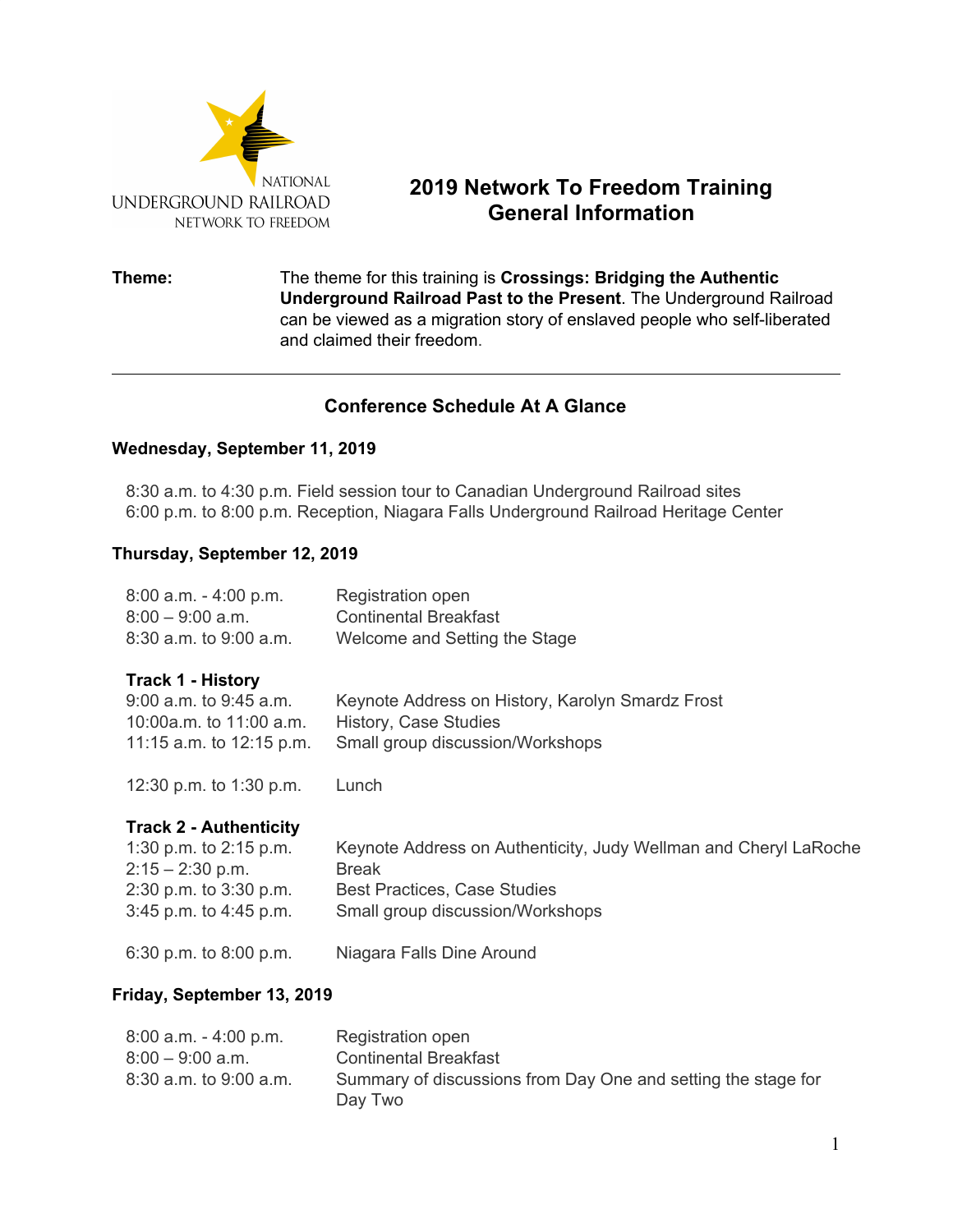### **Schedule At A Glance continued**

#### **Track 3 - Heritage Tourism and Economic Development**

| $9:00$ a.m. to $9:45$ a.m. | Keynote Address on Tourism and Development |
|----------------------------|--------------------------------------------|
|                            | Marci Ross and Sara Capen,                 |
| 10:00 a.m. to 11:00 a.m.   | History, Case Studies                      |
| 11:15 a.m. to $12:15$ p.m. | Small group discussion/Workshops           |

2:30 p.m. to 1:30 p.m. Lunch

#### **Track 4 - Community Engagement, Relevance, Legacy**

| 1:30 p.m. to $2:15$ p.m.   | Keynote Address on Relevance, Saladin Allah |
|----------------------------|---------------------------------------------|
| $2:15 - 2:00$ p.m.         | Break                                       |
| $2:30$ p.m. to $3:30$ p.m. | <b>Best Practices, Case Studies</b>         |
| $3:45$ p.m. to $4:45$ p.m. | Small group discussion/Workshops            |

#### **Saturday, September 14, 2019**

8:30 a.m. to 4:30 p.m. Niagara and Buffalo Tour

#### **Getting to Niagara Falls, USA**

Niagara Falls, USA is a 40 minute taxi or shuttle ride from the Buffalo-Niagara Airport.

Shuttle Service Scheduled Shuttle Service ITA airport shuttle \$24/person One-Way (gratuity not included) Daily – No reservation required. Times: 8:15 A.M., 9:15 A.M., 10:15 A.M., 11:15 A.M., 12:15 P.M., 1:15 P.M., 2:15 P.M., 3:15 P.M., 4:15 P.M., and 5:15 P.M. Location: Arrivals – CROSSWALK 3 Drop-off any hotel within 2 miles of falls, or drop-off at falls – Return arrangements made with driver.

On Demand Shuttle Service ITA shuttle \$50/person, one-way (gratuity not included) Location: Arrivals level, CROSSWALK 3 All Shuttles by reservation Located in Limousine Lot

Buffalo Airport Shuttle (716) 685-2550 | (877) 750-2550 [www.buffaloairportshuttle.com](http://www.buffaloairportshuttle.com/) Taxi Service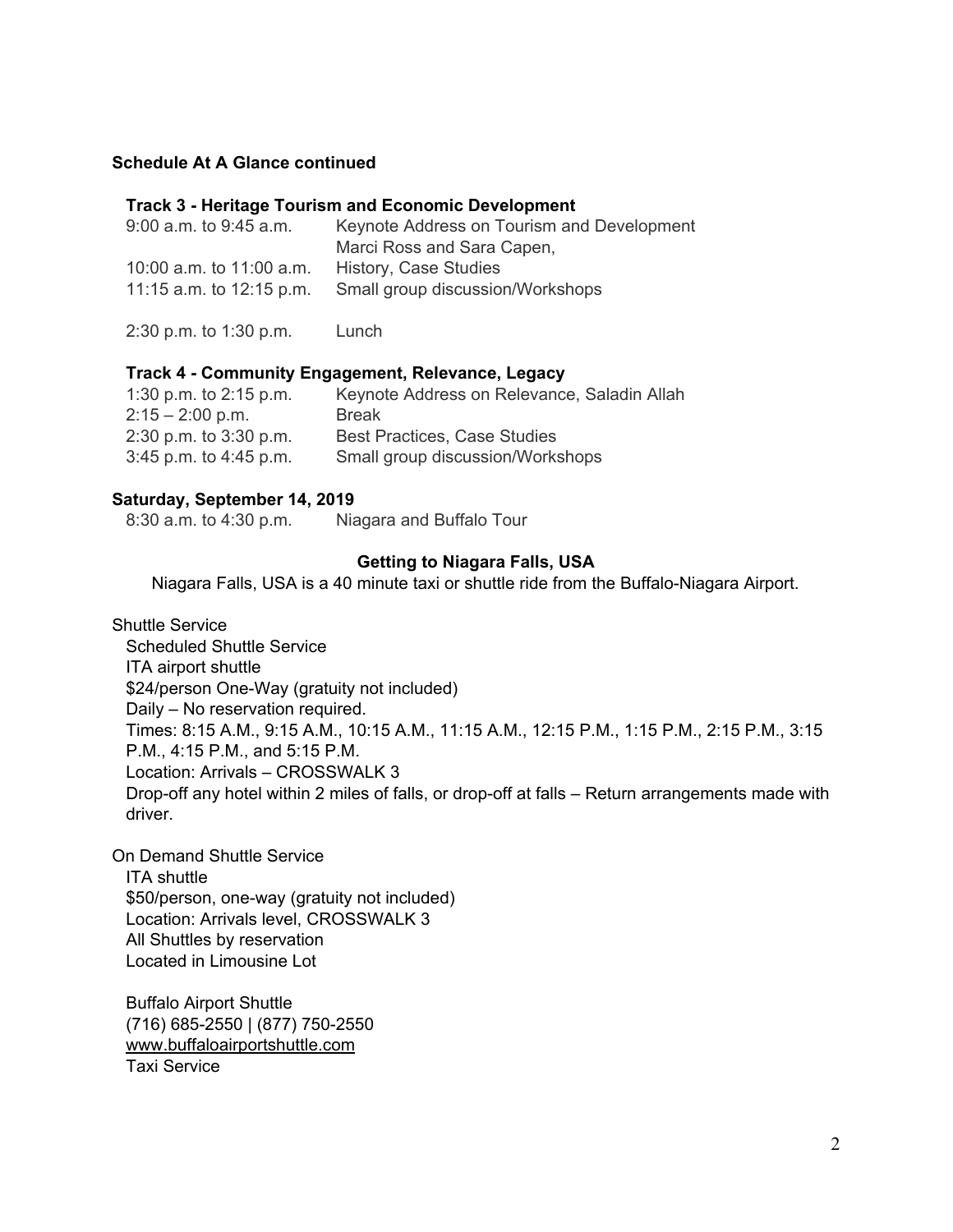On Site TAXI (ITA) \$70 for up to 5 passengers per vehicle (gratuity not included). US/Canadian currency or credit cards accepted. No reservations required. Location: Arrivals level CROSSWALK 3

Airport Taxi (716) 633-8294 | (800) 551-9369 [www.buffaloairporttaxi.com](http://www.buffaloairporttaxi.com/)

#### **Tours & Field Sessions**

There is still time to register for the Wednesday Black History Tour of Niagara Canada and the Saturday Field Session.

### **Wednesday Black History Tour of Niagara Canada**

The tour schedule is as follows:

9:00 AM Leave from the Hyatt Place Niagara Falls and the Sheraton Niagara Falls Hotels to travel through customs into Canada (PASSPORTS OR ENHANCED DRIVERS LICENSES ARE REQUIRED) to meet your guide in Niagara Falls, Ontario.

This tour will cover from late 1700s until present day. Sites included are:

- the site of the Niagara Movement meeting
- landing site of Freedom Seekers such as Josiah Henson of Uncle Tom's Cabin book fame
- the church of Harriet Tubman and much more.

Should time permit, we will drive through the pretty town of Niagara on the Lake on our way back to the bridge.

5:00 PM Return to the Hyatt Place Niagara Falls Hotel

The cost for the tour is \$75.00 U.S. The cost includes transportation, the guide, a bagged lunch, admission to the church, gratuities and taxes.

Please contact Niagara Bound Tours direct for registration by calling 1-905-685-5375 or by email [contact@niagaraboundtours.com](mailto:contact@niagaraboundtours.com) no later than September 3, 2019 as seats are limited.

### **Saturday Field Session**

This field excursion will take you on a tour of five sites related to Underground Railroad history in Western New York.

At the Niagara Falls Underground Railroad Heritage Center, an award-winning experiential museum, you will be introduced to stories featuring courageous waiters who operated highly effective covert operations in what historians have called, "the earliest biracial civil rights movement in the U.S, and one of the most significant social justice movements of nineteenth century North America."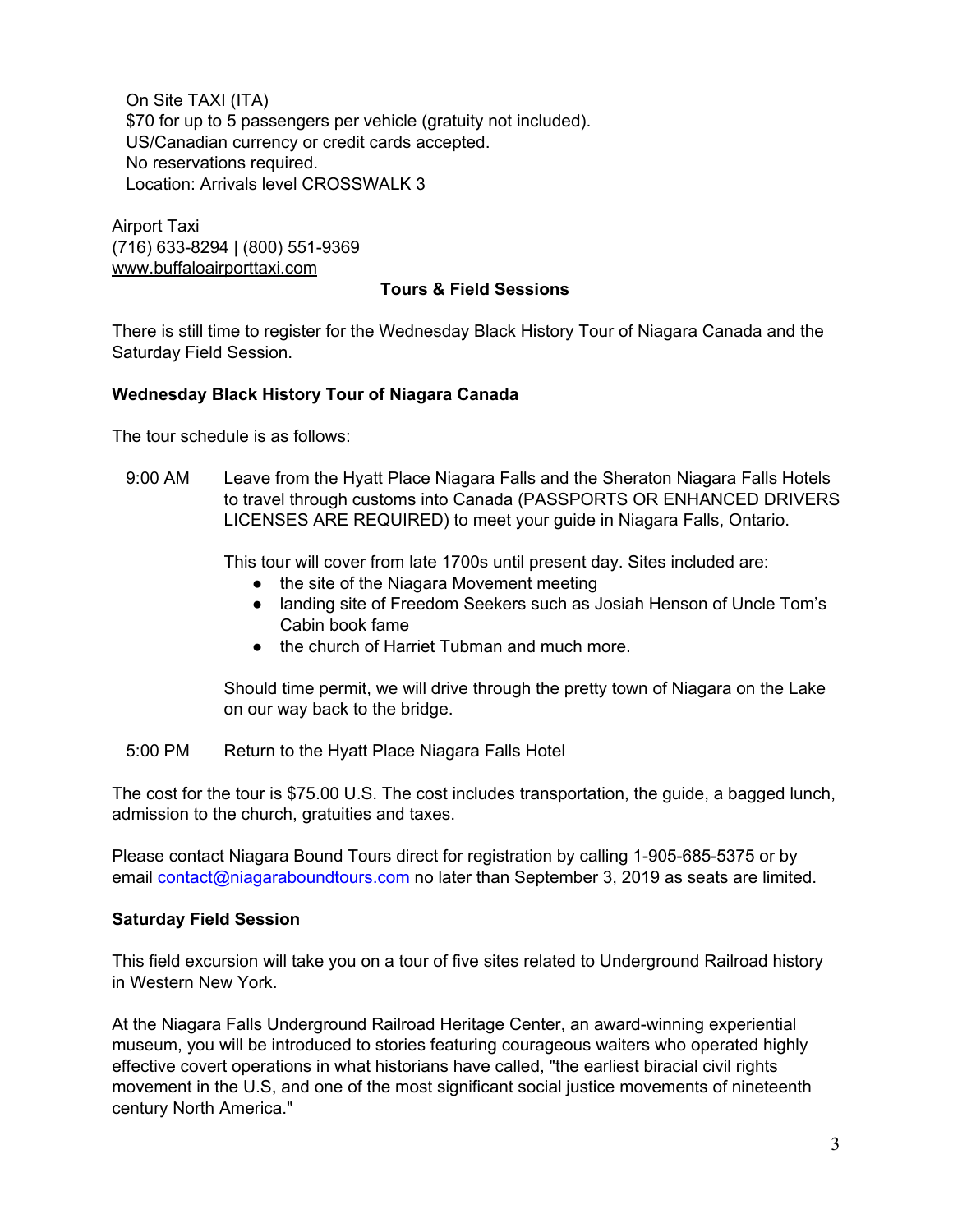Learn more at the Niagara Arts and Cultural Center's permanent exhibit, "Freedom Crossing: The Underground Railroad in Greater Niagara," which tells the story of the Underground Railroad Movement in Buffalo Niagara. Walk in the footsteps of freedom seekers at the site of the famed Cataract House hotel and Prospect Point at the top of Niagara Falls.

Two additional sites in nearby Buffalo will round out the excursion.

- The Michigan Street Baptist Church was built by African Americans in 1845 and provided a safe haven for the community.
- Finally, the Colored Musicians Club, organized in 1918, is the only remaining African American club in the entire United States and, as such, it actively encourages historical research and preservation of the history of jazz in Buffalo.

To register for this field experience, go to asalh.org and click on the Network To Freedom Training link.

# **Niagara University Information**

- Parking
	- o Parking is available in the O'Shea Lot (located near building #19 on the map) and the Dwyer lot (located on the right side of the map near building #28). Note: O'Shea fills up quickly in the mornings.
	- o Attendees can also park in any yellow lined area on the street. Campus security will not ticket on the days of our training.
- Registration, all keynote sessions and meals will be held in the 1st floor Russell J. Salvatore Dining Commons (#33 on the Niagara University map)
- **●** Please note that some of our sessions are located in different buildings on campus. They are all within a short walking distance from the Russell J. Salvatore Dining Commons. **Please wear comfortable shoes.**
- All the meeting space at Niagara University has WiFi, LCD projectors and screens. There will be a computer/laptop in each session room. Presenters can bring their presentations on a USP.

# **No Conference Bags**

Note that we will not have a conference bag this year so please bring your own. Feel free to bring an extra bag if you want to share.

| <b>Date</b> | Time                  | Location                                       |
|-------------|-----------------------|------------------------------------------------|
| Wednesday   | $5:30 - 7:00$ PM      | Opening Reception at Niagara Falls Underground |
|             |                       | Railroad Heritage Center                       |
| Thursday    | $8:00$ AM $-$ 4:00 PM | Niagara University Dining Hall                 |
| Friday      | $8:00$ AM $-$ 4:00 PM | Niagara University Dining Hall                 |

### **Registration Times/Locations**

### **Shuttle Bus Schedule**

(Note that the shuttle will need to pick-up from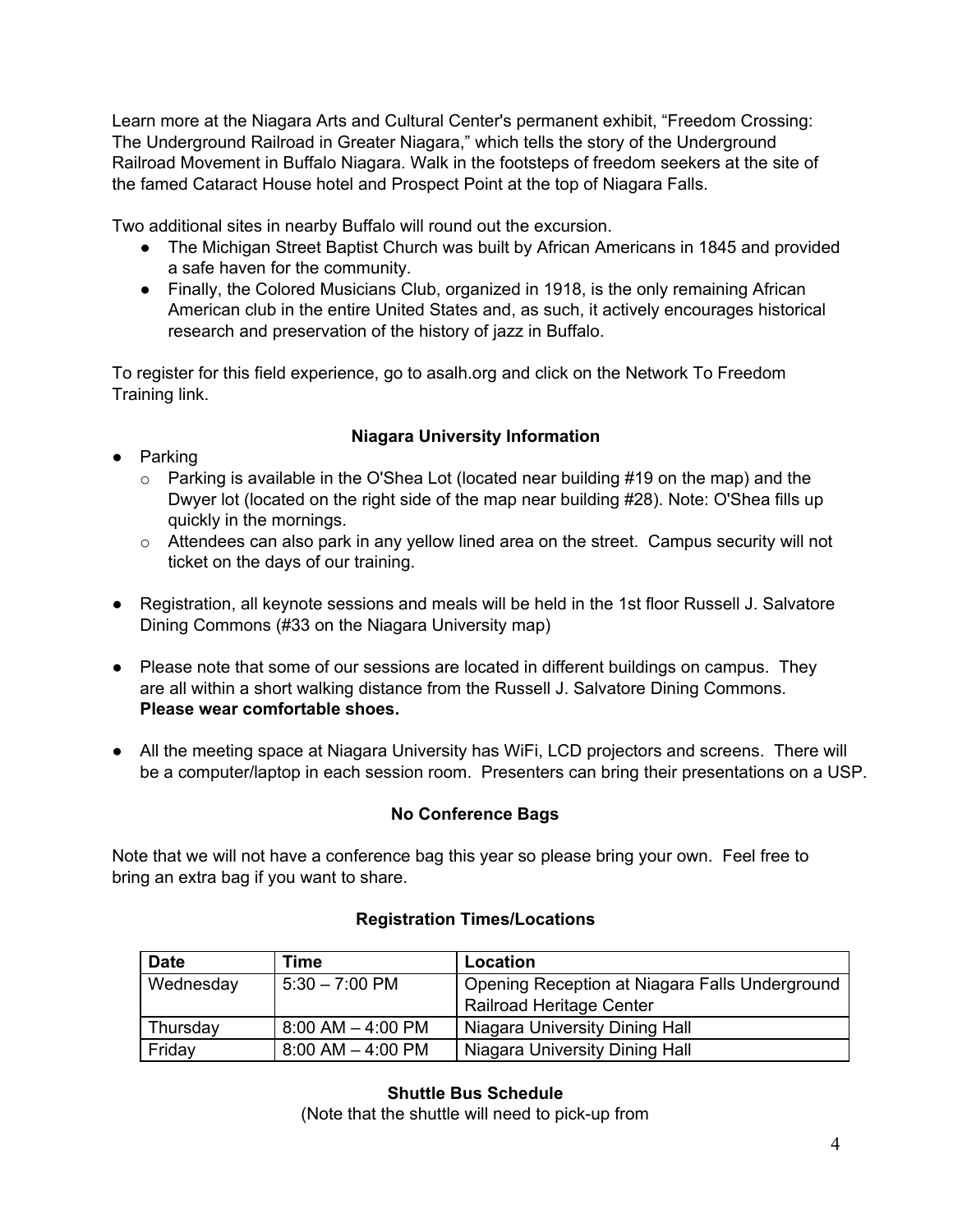the Hyatt Place and the Sheraton Niagara Falls Hotels)

| <b>Date</b>              | <b>Time</b> | Location                                              |
|--------------------------|-------------|-------------------------------------------------------|
| Wednesday                | $5:30 -$    | • Buses run a continuous loop between both hotels and |
| <b>Opening Reception</b> | 9:00 PM     | the Niagara Falls Underground Railroad Heritage       |
| $6:00 - 8:00$ PM         |             | Center                                                |
|                          |             | • Buses start returning to hotels at 7:45 PM          |
|                          |             | • Last bus leaves at 8:45 PM.                         |
| Thursday                 | $7:00 AM -$ | Buses run a continuous loop between both hotels and   |
| Training at NU           | 5:30 PM     | Niagara University                                    |
| Friday                   | $7:00 AM -$ | Buses run a continuous loop between both hotels and   |
| Training at NU           | 5:30 PM     | Niagara University                                    |

#### **Thursday Dine Around**

The following restaurants are ready and waiting for NTF Training Attendees to enjoy a delicious meal with local flavor! Transportation is on your own -- all restaurants are located within a 2-mile radius of the Hyatt Place Niagara Falls and Sheraton Niagara Falls.

### **We will have sign-up sheets for each dine around location at the pre-registration desk on Thursday**

### **The 755 Restaurant and Lounge**

http://www.755westmarket.com/ 755 West Market St., Niagara Falls, NY 14301 Phone: 716-205-8969 ~1.8 miles from conference hotels

Specializing in American, Italian, and Lebanese foods. The best Halal Food in Niagara Falls!

### **The Como Restaurant & Lounge**

https://www.comorestaurant.com/como-restaurant-at-pine-ave 2220 Pine Avenue, Niagara Falls NY 14301 Phone: 716-285-9341 ~1.8 miles from conference hotels

Since 1927, the Pine Avenue dining room has been the go-to spot, where locals and travelers alike can enjoy a hearty Italian meal, have a drink with good friends, and become part of the family tradition! The Como on Pine is the oldest standing Italian Restaurant in Niagara Falls.

### **Red Coach Inn**

https://www.redcoach.com/restaurant/ 2 Buffalo Avenue Niagara Falls, NY 14303 Phone: 716-282-1459 ~.3 miles from conference hotels.

Modeled after the Bell Inn in Finedon, England, The Red Coach Inn has been welcoming guests to Niagara Falls since 1923. This Niagara Falls, NY hotel is the city's most distinctive historic structure, with its English Tudor exterior and warm English country ambiance. Its popular AAA